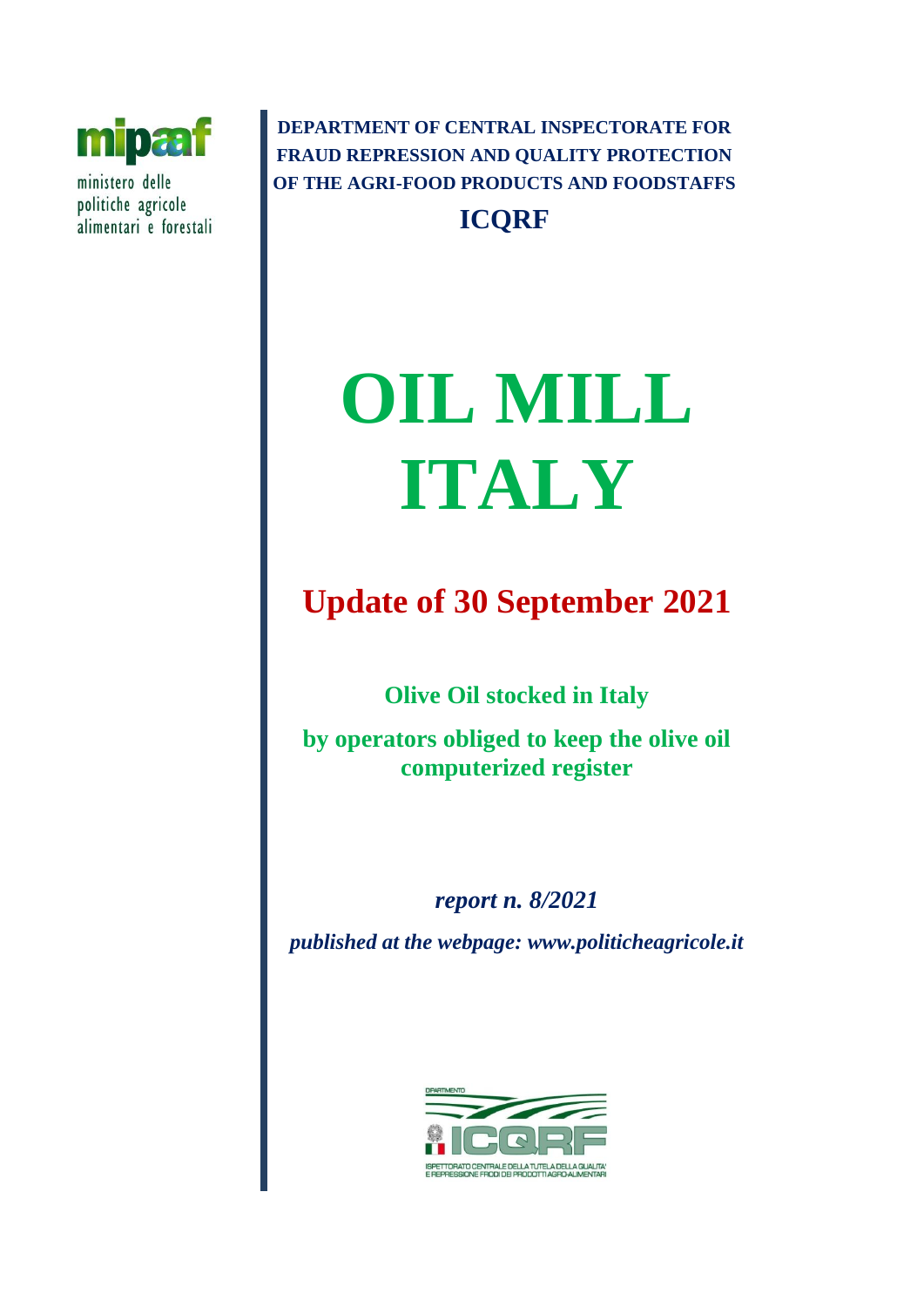## **Oil mill Italy at 30 September 2021**

The Report is drawn up by the ICQRF on data recorded in the olive oil computerized registers (RTO), which at 30 September 2021 are almost 23,000.

**Olive oils: 210,595 tons** in stocks. Compared to 31 July 2021 an 20.6% decrease was recorded (265,391 tons). Stocks are 19.1% lower than the stocks recorded the same period of last year.

## **1.Summary**

The stock of olive oil in Italy on 30 September 2021 is **210,595 tons**. Extra Virgin Olive Oil (EVO) represents the 71.5% of the stock. In the category of EVO oil, it should be noted that stocks of oil of EU origin (48.5%) are higher than those of Italian origin 43.1% (64,855 t). The extra-EU olive oil stocks and blend olive oils are marginal.

#### *Table 1. Olive oil stocks in Italy by category and origin*

| <b>OLIVE OIL</b>                | Olive Oil in<br>bulk(t) | Olive oil packaged<br>(t) | Total (t)      | $\frac{0}{0}$ |
|---------------------------------|-------------------------|---------------------------|----------------|---------------|
| <b>EVO</b> oil                  | 130.027                 | 20.492                    | 150.519        | 71,5%         |
| <b>Italian</b>                  | 57.345                  | 7.510                     | 64.855         | $30{,}8\%$    |
| EU                              | 62.276                  | 10.775                    | 73.050         | 34,7%         |
| Extra EU                        | 7.126                   | 48                        | 7.174          | 3,4%          |
| <b>Blend</b>                    | 3.281                   | 2.159                     | 5.440          | 2,6%          |
| Virgin olive oil                | 2.710                   | 147                       | 2.857          | 1,4%          |
| <b>Italian</b>                  | 1.922                   | 132,1                     | 2.054          | 1,0%          |
| EU                              | 721                     | 14,8                      | 736            | 0,3%          |
| Extra EU                        | 62                      | $\theta$                  | 62             | 0.0%          |
| <b>Blend</b>                    | 5                       | $\theta$                  | $\overline{5}$ | 0,0%          |
| Lampante olive oil              | 19.799                  | ÷                         | 19.799         | 9,4%          |
| Olive oil and refined olive oil | 12.859                  | 3.277                     | 16.136         | 7,7%          |
| Pomace olive oil                | 15.143                  | 1.541                     | 16.685         | 7,9%          |
| Olive oil to be classified      | 4.599                   | ÷                         | 4.599          | 2,2%          |
| <b>ITALY</b>                    | 185.138                 | 25.457                    | 210.595        | 100%          |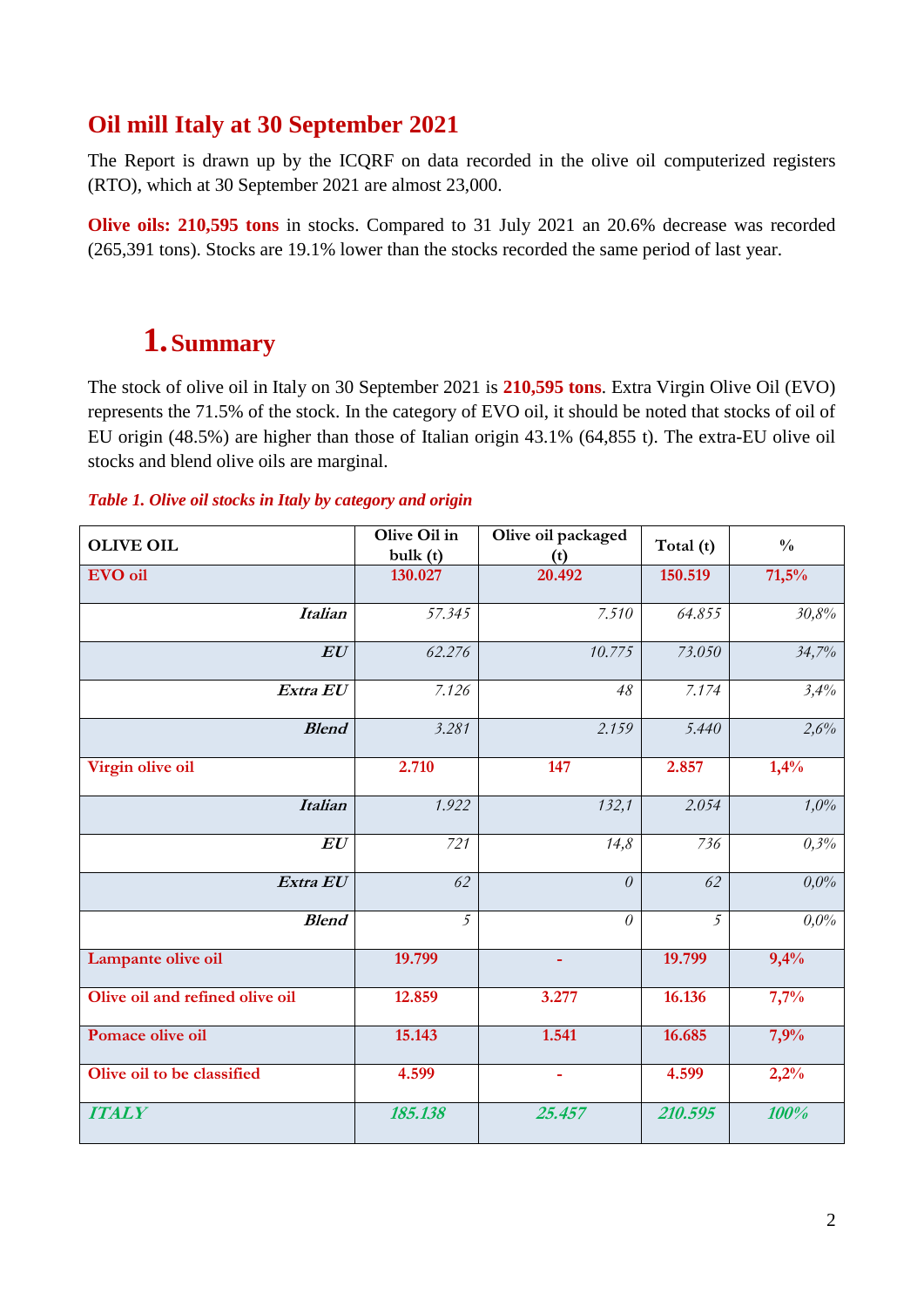## **2.Olive oil stocked in Italy**



*Figure 1. Trend of the national stock of olive oil by category 28 May 2020 – 30 September 2021*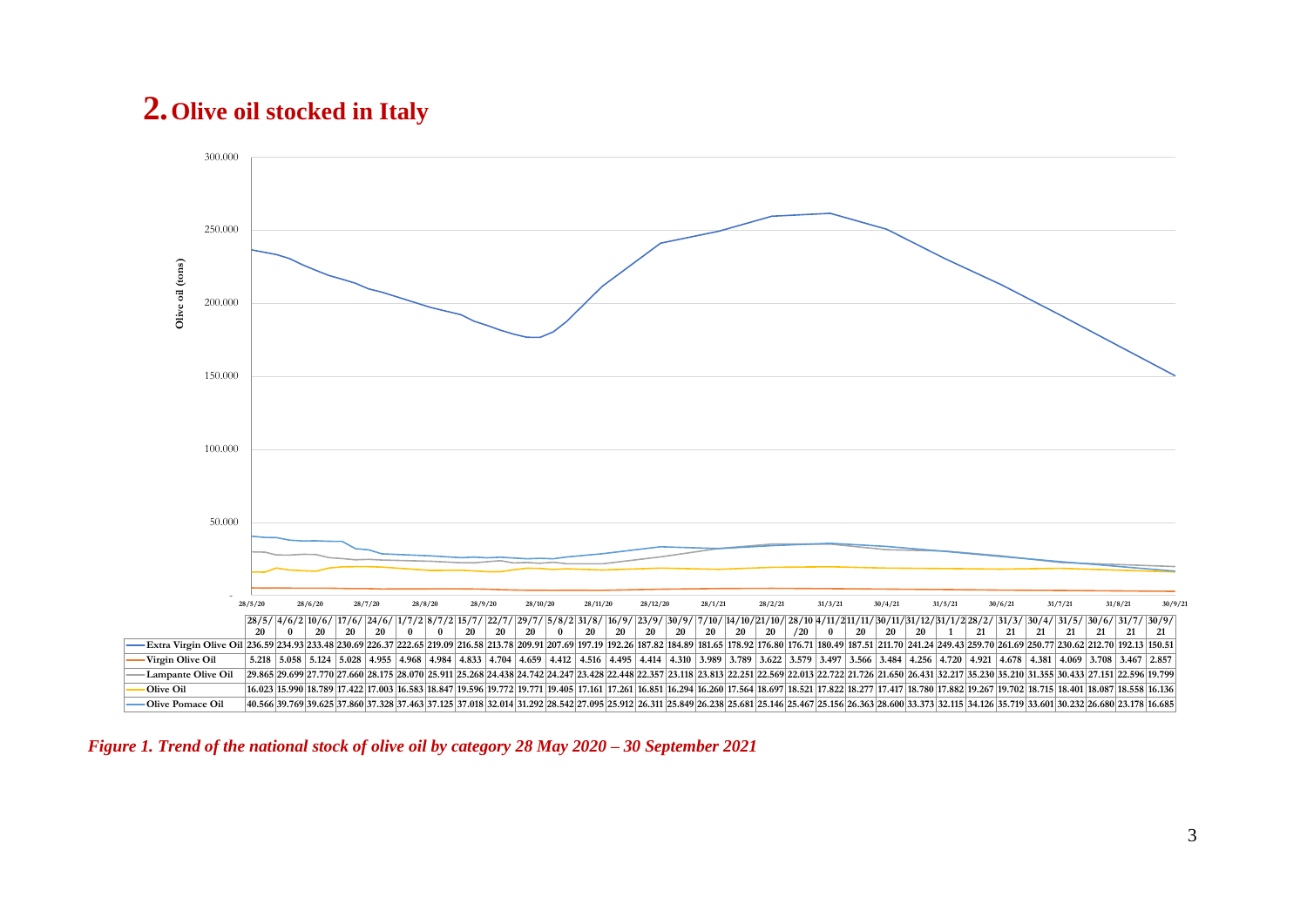

*Figure 2. Olive oil stocks by category*

1

### **Where is physically stocked the olive oil in Italy?**

Almost half of the national olive oil (49%) is stocked in the regions of southern Italy, with the significant contribution of the regions Puglia and Calabria (31.5% and 9.0%, respectively). At the provincial level, 16.6% of olive oil is stocked in the province of Bari, 9.9% in Perugia and 7.0% in Lucca province.



*Figure 3. Olive oil stocks by Geographic area*<sup>1</sup>

<sup>&</sup>lt;sup>1</sup> The allocation of the Regions in the geographical areas follows the ISTAT scheme: North: Piedmont, Valle d'Aosta, Liguria, Lombardy, Trentino-Alto Adige, Veneto, Friuli - Venezia Giulia, Emilia-Romagna; Center: Tuscany, Umbria, Marche, Lazio; South: Abruzzo, Molise, Campania, Puglia, Basilicata, Calabria; Islands: Sicily, Sardinia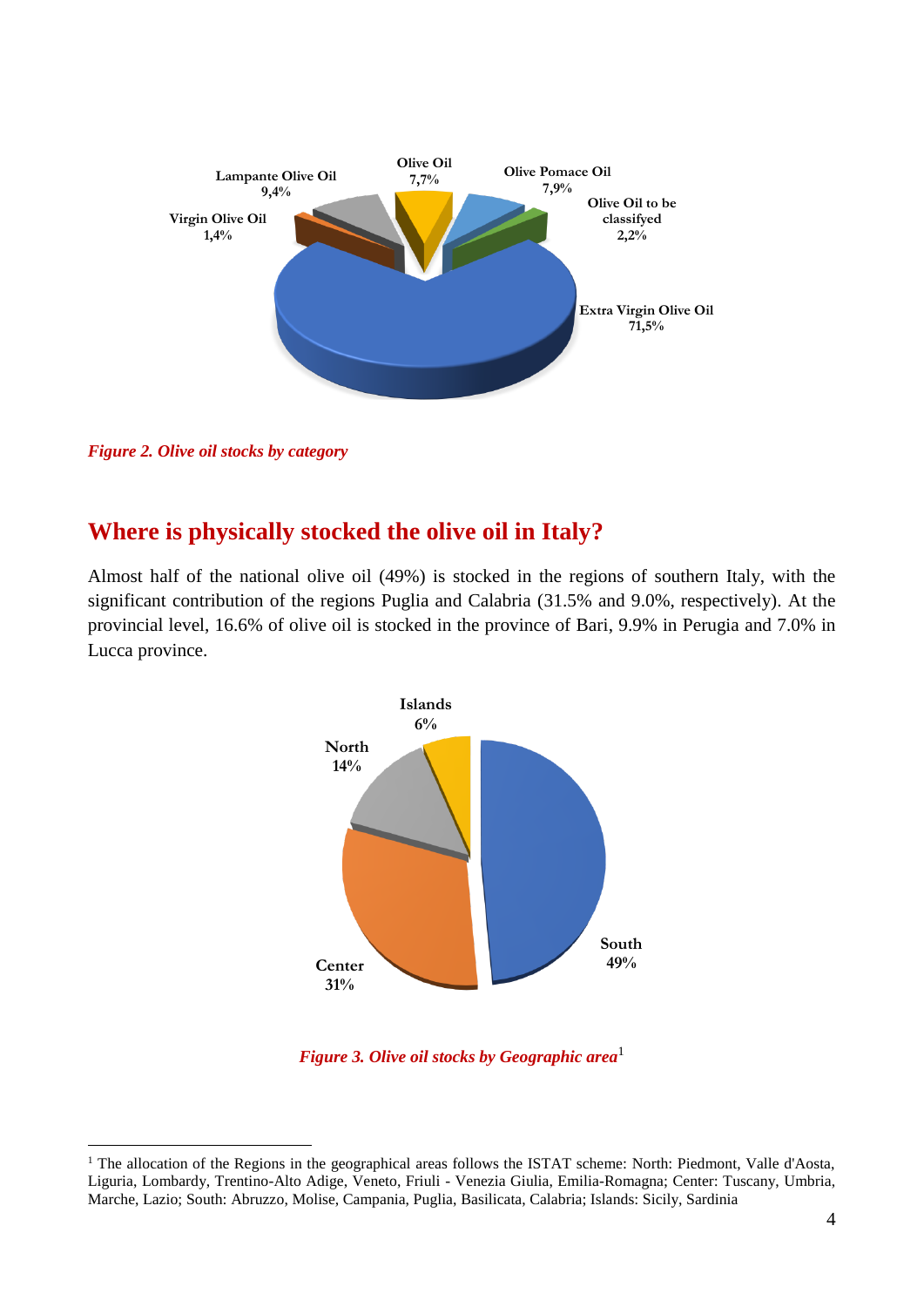

*Figure 4. Olive oil stocks by Region*



*Figure 5. Olive oil stocks by Province*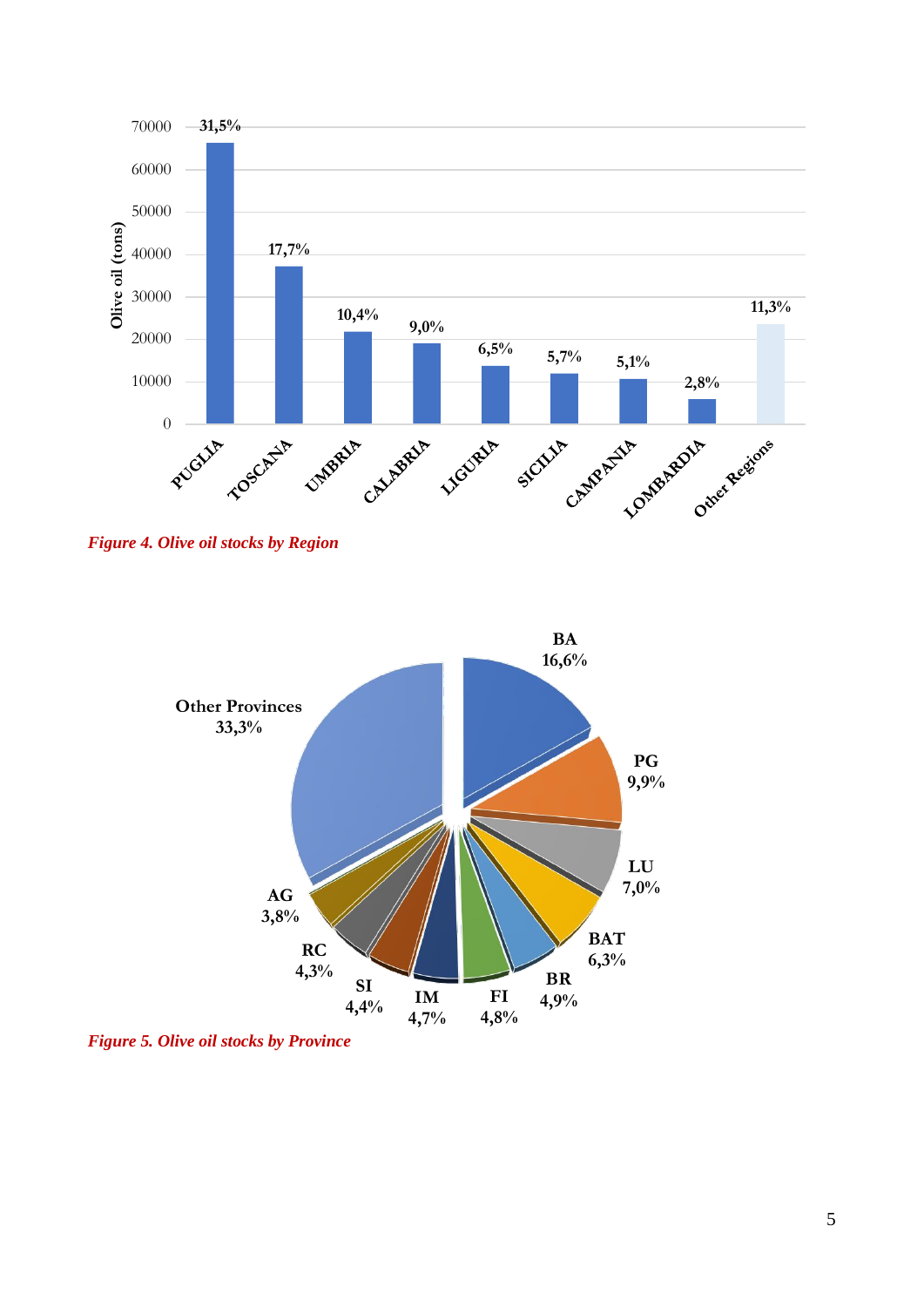| Geographic<br>Area | EVO oil | Virgin<br>olive oil | Lampante<br>olive oil | Olive oil and<br>refined olive<br>oil | Pomace<br>olive oil | Olive oil to be<br>classified | Total   |
|--------------------|---------|---------------------|-----------------------|---------------------------------------|---------------------|-------------------------------|---------|
| South              | 66.090  | 2.334               | 15.766                | 4.621                                 | 9.329               | 4.212                         | 102.351 |
| Center             | 51.138  | 257                 | 2.759                 | 8.144                                 | 2.456               | 171                           | 64.925  |
| North              | 24.285  | 218                 | 1.075                 | 3.253                                 | 872                 | 84                            | 29.788  |
| Islands            | 9.006   | 48                  | 199                   | 119                                   | 4.027               | 132                           | 13.530  |
| <b>ITALY</b>       | 150.519 | 2.857               | 19.799                | 16.136                                | 16.685              | 4.599                         | 210.595 |

#### *Table 2. Olive oil stocks by Geographic Area and category. Data in tons*

At the regional level, the top 4 regions (Puglia, Tuscany, Umbria, and Calabria) hold the 68.6% of the total national stock.

#### *Table 3. Olive oil stocks by Region and category. Data in tons*

| <b>Region</b>     | EVO oil | <b>Virgin</b><br>olive oil | Lampante<br>olive oil    | Olive oil<br>and | <b>Pomace</b><br>olive oil | Olive oil to be<br>classified | <b>Total</b> |
|-------------------|---------|----------------------------|--------------------------|------------------|----------------------------|-------------------------------|--------------|
|                   |         |                            |                          | refined          |                            |                               |              |
|                   |         |                            |                          | olive oil        |                            |                               |              |
| <b>PUGLIA</b>     | 45.034  | 1.418                      | 9.456                    | 3.088            | 6.123                      | 1.242                         | 66.361       |
| <b>TOSCANA</b>    | 28.069  | 212                        | 2.690                    | 5.368            | 843                        | 41                            | 37.223       |
| <b>UMBRIA</b>     | 18.160  | 20                         | 59                       | 2.476            | 1.097                      | 29                            | 21.842       |
| <b>CALABRIA</b>   | 7.849   | 815                        | 6.106                    | 231              | 1.476                      | 2.579                         | 19.057       |
| <b>LIGURIA</b>    | 10.725  | 85                         | 1.043                    | 1.726            | 168                        | 40                            | 13.786       |
| <b>SICILIA</b>    | 7.597   | 46                         | 198                      | 60               | 4.018                      | 90                            | 12.009       |
| <b>CAMPANIA</b>   | 7.908   | 77                         | 12                       | 1.058            | 1.342                      | 303                           | 10.700       |
| <b>LOMBARDIA</b>  | 5.114   | 122                        | $\mathbf{1}$             | 535              | 80                         | 38                            | 5.890        |
| <b>LAZIO</b>      | 4.520   | 23                         | 9                        | 297              | 514                        | 95                            | 5.457        |
| <b>E.ROMAGNA</b>  | 4.197   | $\mathbf{1}$               | $\mathbf{1}$             | 715              | 381                        | $\overline{2}$                | 5.296        |
| <b>ABRUZZO</b>    | 4.192   | 13                         | 170                      | 176              | 68                         | 31                            | 4.649        |
| <b>PIEMONTE</b>   | 2.426   | $\mathbf{1}$               | 30                       | 192              | 242                        | $\overline{2}$                | 2.893        |
| <b>VENETO</b>     | 1.709   | 9                          | $\mathbf{1}$             | 84               | $\mathbf{1}$               | $\overline{2}$                | 1.806        |
| <b>SARDEGNA</b>   | 1.409   | $\mathbf{1}$               | $\mathbf{1}$             | 59               | $\overline{Q}$             | 42                            | 1.521        |
| <b>BASILICATA</b> | 705     | 10                         | 21                       | 42               | 278                        | 34                            | 1.090        |
| <b>MOLISE</b>     | 401     | $\sqrt{2}$                 | $\mathbf{1}$             | 26               | 41                         | 23                            | 495          |
| <b>MARCHE</b>     | 388     | $\overline{c}$             | $\mathbf{1}$             | $\overline{2}$   | $\overline{2}$             | 7                             | 403          |
| TRENTINO A.A.     | 73      | $\overline{0}$             | $\overline{\phantom{a}}$ | $\theta$         | $\mathbf{1}$               | $\Omega$                      | 75           |
| FRIULI V.G.       | 40      | $\mathbf{1}$               |                          |                  |                            | $\mathbf{1}$                  | 42           |
| <b>ITALY</b>      | 150.519 | 2.857                      | 19.799                   | 16.136           | 16.685                     | 4.599                         | 210.595      |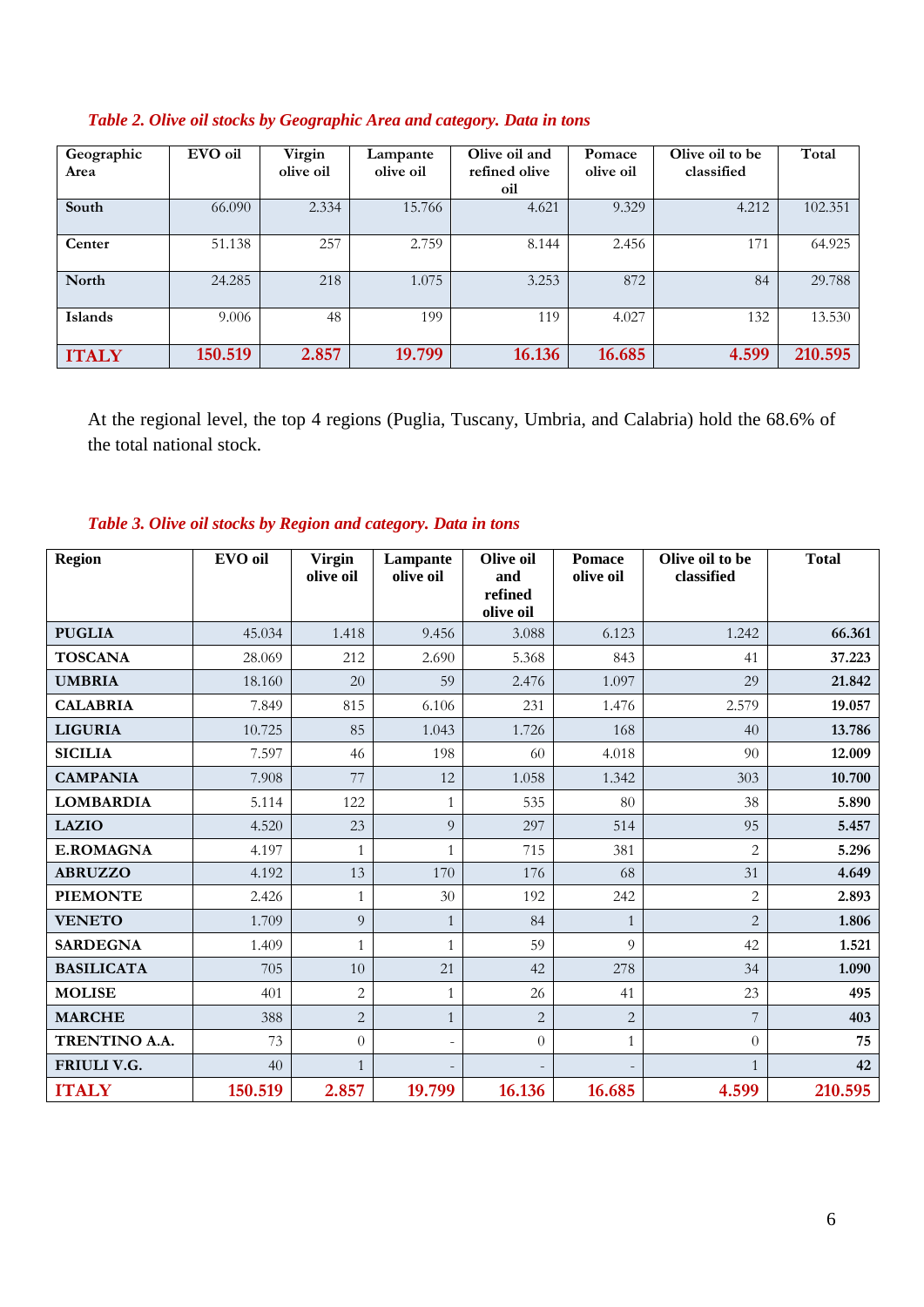| <b>Province</b>                         | <b>EVO</b> oil | Virgin olive<br>oil | Lampante<br>olive oil | Olive oil and<br>refined olive<br>oil | <b>Pomace</b><br>olive oil | Olive oil to be<br>classified | <b>Total</b> |
|-----------------------------------------|----------------|---------------------|-----------------------|---------------------------------------|----------------------------|-------------------------------|--------------|
| <b>BARI</b>                             | 20.718         | 377                 | 6.712                 | 2.910                                 | 3.914                      | 304                           | 34.935       |
| <b>PERUGIA</b>                          | 17.318         | 18                  | 59                    | 2.402                                 | 1.073                      | 13                            | 20.884       |
| <b>LUCCA</b>                            | 8.519          | 33                  | 2.650                 | 3.308                                 | 178                        | 5                             | 14.693       |
| <b>BARLETTA-</b><br><b>ANDRIA-TRANI</b> | 11.550         | 84                  | 196                   | 72                                    | 1.439                      |                               | 13.342       |
| <b>BRINDISI</b>                         | 6.122          | 493                 | 2.139                 | 86                                    | 708                        | 688                           | 10.235       |
| <b>FIRENZE</b>                          | 8.830          | 121                 | 13                    | 1.082                                 | 109                        | 6                             | 10.162       |
| <b>IMPERIA</b>                          | 7.338          | $\mathbf{1}$        | 1.006                 | 1.530                                 | $\overline{37}$            | $\overline{36}$               | 9.949        |
| <b>SIENA</b>                            | 7.740          | 49                  | 16                    | 917                                   | $\overline{504}$           | 7                             | 9.234        |
| <b>REGGIO DI</b><br><b>CALABRIA</b>     | 1.571          | 480                 | 4.586                 | 72                                    | 909                        | 1.361                         | 8.979        |
| <b>AGRIGENTO</b>                        | 4.148          | $\overline{15}$     | 16                    | $\overline{31}$                       | 3.855                      | $\overline{21}$               | 8.086        |
| <b>BENEVENTO</b>                        | 4.500          | $\overline{2}$      | $\overline{0}$        | 745                                   | 261                        | 15                            | 5.523        |
| <b>CREMONA</b>                          | 4.163          | 12                  |                       | 328                                   | 65                         |                               | 4.568        |
| <b>FOGGIA</b>                           | 4.214          | 10                  | $\overline{11}$       | $\overline{Q}$                        | 44                         | 43                            | 4.332        |
| FORLI'-<br><b>CESENA</b>                | 3.023          |                     | ÷,                    | 429                                   | 165                        | 2                             | 3.618        |
| <b>GENOVA</b>                           | 3.159          | 81                  | $\overline{36}$       | 143                                   | 111                        | $\Omega$                      | 3.530        |
| <b>VIBO VALENTIA</b>                    | 848            | 193                 | 1.390                 | 6                                     | 155                        | 561                           | 3.152        |
| <b>CUNEO</b>                            | 2.396          | $\Omega$            | 30                    | 187                                   | 240                        | $\Omega$                      | 2.853        |
| <b>CHIETI</b>                           | 2.772          | $\overline{11}$     | $\overline{5}$        | $\overline{4}$                        | $\overline{5}$             | $\overline{4}$                | 2.800        |
| <b>SALERNO</b>                          | 1.396          | 71                  | $\overline{12}$       | 52                                    | 897                        | 272                           | 2.699        |
| <b>CATANZARO</b>                        | 2.189          | $\overline{54}$     | 75                    | $\mathbf{1}$                          |                            | 341                           | 2.660        |
| <b>LECCE</b>                            | 1.573          | 385                 | 390                   | $\mathbf{1}$                          | 11                         | 110                           | 2.469        |
| <b>COSENZA</b>                          | 1.365          | 83                  | 48                    | 20                                    | 401                        | 283                           | 2.200        |
| <b>Other Provinces</b>                  | 25.065         | 286                 | 409                   | 1.802                                 | 1.604                      | 524                           | 29.689       |
| <b>ITALY</b>                            | 150.519        | 2.857               | 19.799                | 16.136                                | 16.685                     | 4.599                         | 210.595      |

#### *Table 4. Olive oil stocks by Province and category. Data in tons*

At provincial level, it is clear a significant concentration of olive oil stocks: in the top 10 provinces is stocked the 66.7% of the Italian olive oil.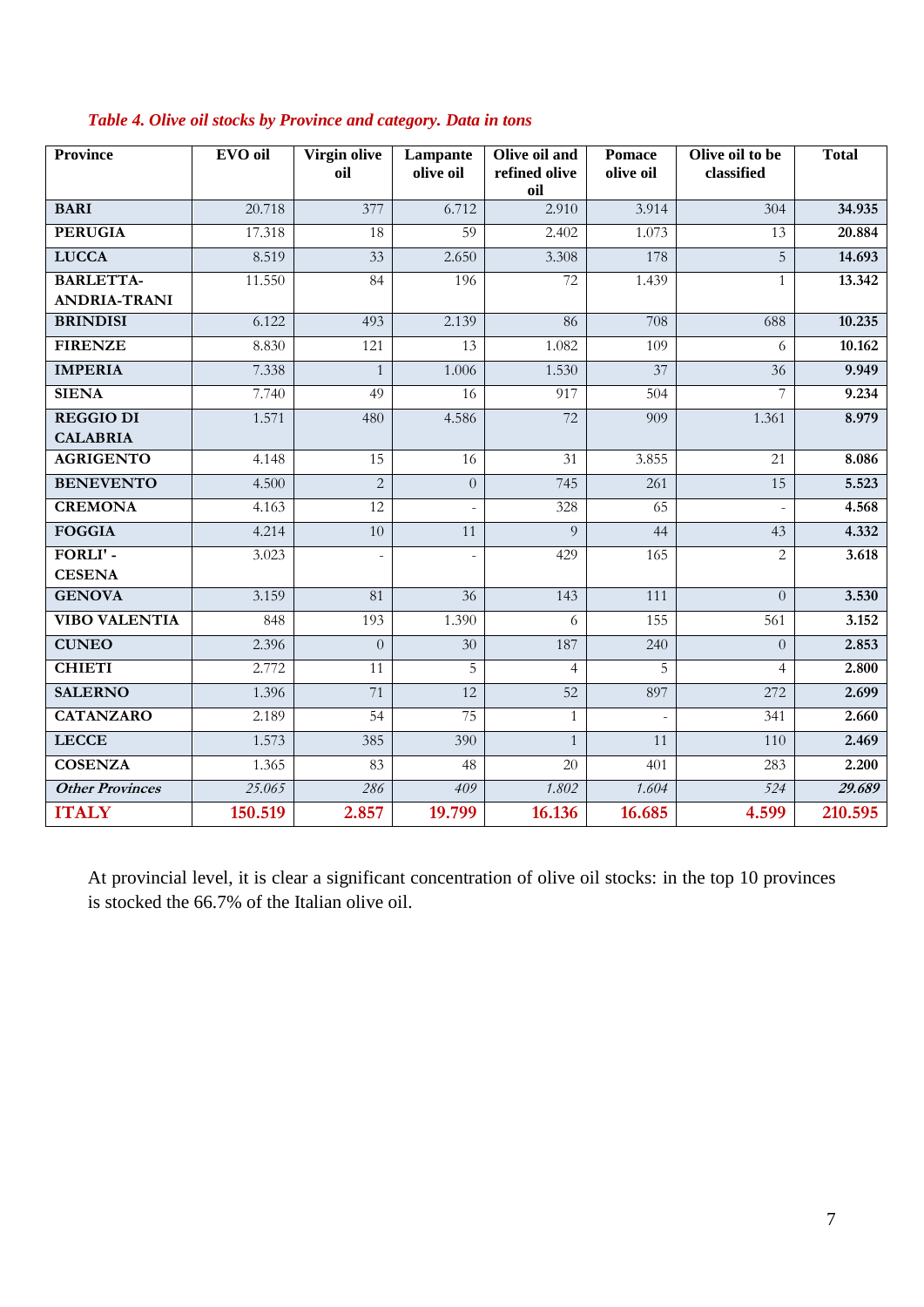## **3.Which olive oil in the olive mill Italy?**

Despite the large number of GIs present (49), out of a total of 8.7 million litres of GI olive oil in stock, the PDO Terra di Bari represent the 34.9% and the first 20 names 96.2% of the total GIs olive oil stocked in Italy.

Overall, the PDO / PGI olive oil in stock is equal to 3.8% of the total olive oil stocked in Italy and represents 5.3% of the stored EVO oil.

|                            | Litri     | $\frac{0}{0}$ |
|----------------------------|-----------|---------------|
| <b>TERRA DI BARI</b>       | 3.038.005 | 34,9%         |
| VAL DI MAZARA              | 1.116.096 | 12,8%         |
| <b>TOSCANO</b>             | 919.479   | 10,5%         |
| <b>SICILIA</b>             | 724.686   | 8,3%          |
| <b>UMBRIA</b>              | 445.782   | 5,1%          |
| <b>OLIO DI CALABRIA</b>    | 353.825   | 4,1%          |
| <b>OLIO DI PUGLIA</b>      | 248.938   | 2,9%          |
| <b>GARDA</b>               | 230.663   | 2,6%          |
| <b>RIVIERA LIGURE</b>      | 230.204   | 2,6%          |
| <b>DAUNO</b>               | 145.810   | 1,7%          |
| <b>SABINA</b>              | 141.820   | 1,6%          |
| <b>MONTI IBLEI</b>         | 130.931   | 1,5%          |
| <b>CHIANTI CLASSICO</b>    | 128.508   | 1,5%          |
| <b>VENETO</b>              | 106.570   | 1,2%          |
| <b>VALLI TRAPANESI</b>     | 94.340    | 1,1%          |
| <b>COLLINA DI BRINDISI</b> | 83.779    | 1,0%          |
| <b>COLLINE SALERNITANE</b> | 73.944    | 0,8%          |
| <b>SARDEGNA</b>            | 71.999    | 0,8%          |
| <b>CILENTO</b>             | 61.728    | 0,7%          |
| <b>VALLE DEL BELICE</b>    | 37.678    | 0,4%          |
| Other PDO/PGI              | 331.707   | 3,8%          |
| <b>Total PDO/PGI</b>       | 8.716.490 | 100,0%        |

#### *Table 5. PDO and PGI olive oil stocks*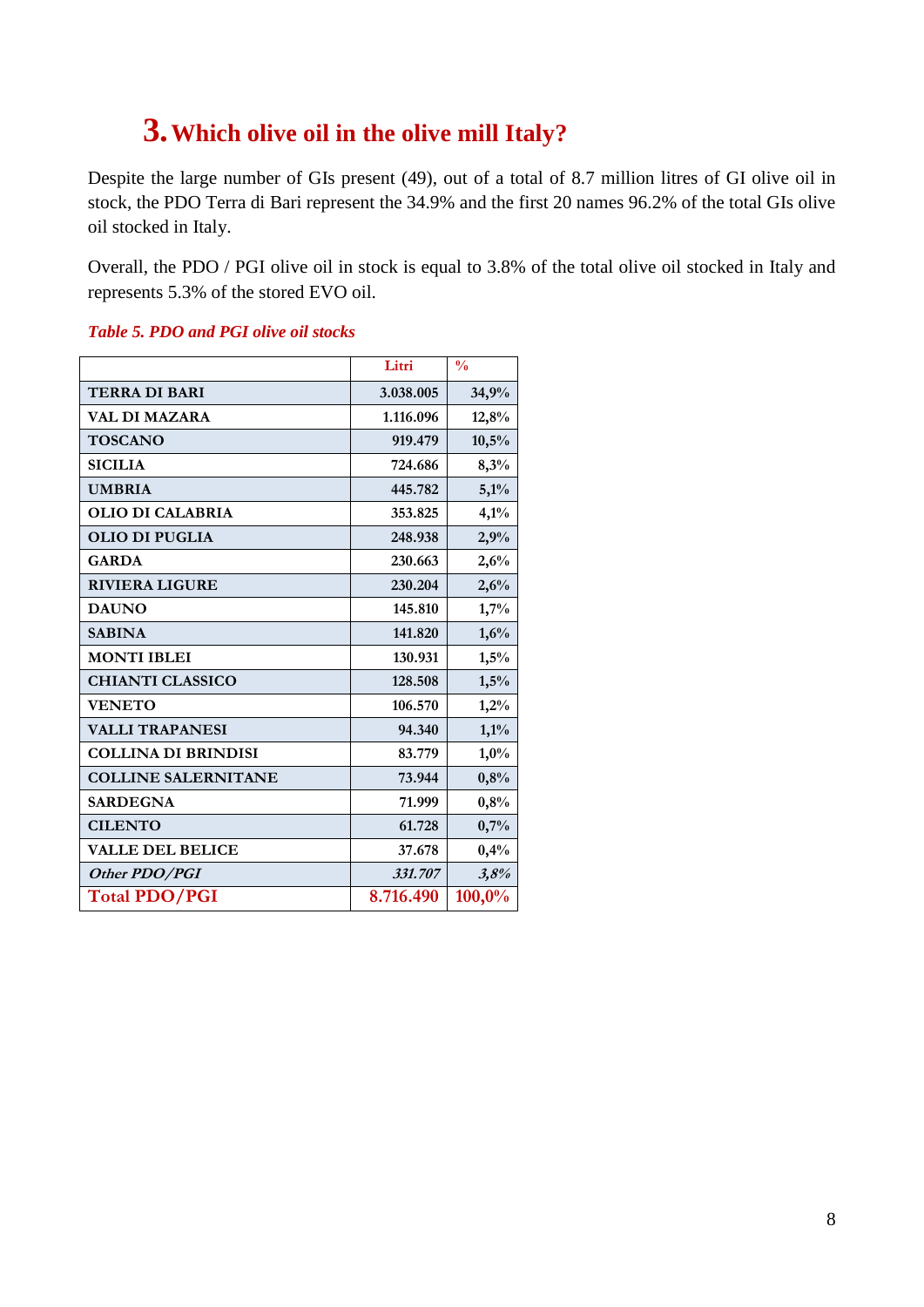**The total stock of "extra virgin olive oil" and "virgin olive oil" from organic farming amounts to 23,219 tons, almost exclusively EVO (99.6%)**, equal to 15.4% of the overall EVO stocked in Italy. The olive oil BIO is mainly stocked in Puglia, Tuscany, Sicily, and Calabria.

|                   | Organic EVO oil | <b>Organic Virgin</b><br>olive oil | Total organic oli-<br>ve oil | $\frac{0}{0}$ |
|-------------------|-----------------|------------------------------------|------------------------------|---------------|
| <b>EVO</b> oil    | 21.274,0        | 1.843,2                            | 23.117,2                     | 99,6%         |
| <i>Italian</i>    | 12.097,7        | 1.167,1                            | 13.264,9                     | 57,1%         |
| $\bm{E}\bm{U}$    | 3.466,5         | 288,2                              | 3.754,7                      | 16,2%         |
| Extra EU          | 4.447,7         | 32,2                               | 4.480,0                      | 19,3%         |
| <b>Blend</b>      | 1.262,0         | 355,6                              | 1.617,7                      | 7,0%          |
| Virgin olive oil  | 91,3            | 10,7                               | 102,0                        | 0,4%          |
| <b>Italian</b>    | 65,5            | 10,7                               | 76,2                         | 0,3%          |
| ${\bm E} {\bm U}$ | 0,0             | 0,0                                | 0,0                          | $0.0\%$       |
| Extra EU          | 25,8            | 0,0                                | 25,8                         | 0,1%          |
| <b>Blend</b>      | 0,0             | 0,0                                | 0,0                          | $0.0\%$       |
| <b>ITALY</b>      | 21.365          | 1.854                              | 23.219                       | 100%          |

*Table 6. Organic olive oil stocks in Italy. Data in tons*

#### *Table 7. Organic olive oil stocks by Region and category. Data in tons*

| Region                | Organic<br>EVO oil | Organic Virgin<br>olive oil | Total organic<br>olive oil | $\frac{0}{0}$ |
|-----------------------|--------------------|-----------------------------|----------------------------|---------------|
| <b>PUGLIA</b>         | 5.721,7            | 29,0                        | 5.750,7                    | 24,8          |
| <b>TOSCANA</b>        | 3.931,5            | 0,7                         | 3.932,2                    | 16,9          |
| <b>SICILIA</b>        | 2.964,7            | 6,4                         | 2.971,1                    | 12,8          |
| <b>CALABRIA</b>       | 2.735,0            | 54,3                        | 2.789,3                    | 12,0          |
| <b>UMBRIA</b>         | 1.700,0            |                             | 1.700,0                    | 7,3           |
| <b>LOMBARDIA</b>      | 1.406,3            | $\overline{\phantom{0}}$    | 1.406,3                    | 6,1           |
| <b>LIGURIA</b>        | 1.105,9            | 0,6                         | 1.106,5                    | 4,8           |
| <b>EMILIA ROMAGNA</b> | 923,4              | $\overline{\phantom{0}}$    | 923,4                      | 4,0           |
| <b>PIEMONTE</b>       | 656,5              |                             | 656,5                      | 2,8           |
| <b>LAZIO</b>          | 498,4              | 0,5                         | 498,9                      | 2,1           |
| <b>CAMPANIA</b>       | 436,0              | 8,6                         | 444,7                      | 1,9           |
| <b>VENETO</b>         | 365,9              | ÷,                          | 365,9                      | 1,6           |
| <b>SARDEGNA</b>       | 258,8              |                             | 258,8                      | 1,1           |
| <b>ABRUZZO</b>        | 198,5              | 1,5                         | 200,0                      | 0,9           |
| <b>MOLISE</b>         | 78,5               | 0,1                         | 78,6                       | 0,3           |
| <b>MARCHE</b>         | 72,6               | 0,2                         | 72,8                       | 0,3           |
| <b>BASILICATA</b>     | 54,4               |                             | 54,4                       | 0,2           |
| TRENTINO ALTO ADIGE   | 7,7                | $\overline{\phantom{0}}$    | 7,7                        | 0,0           |
| FRIULI VENEZIA GIULIA | 1,3                |                             | 1,3                        | 0,0           |
| <b>ITALIA</b>         | 23.117,2           | 102,0                       | 23.219,2                   | 100,0         |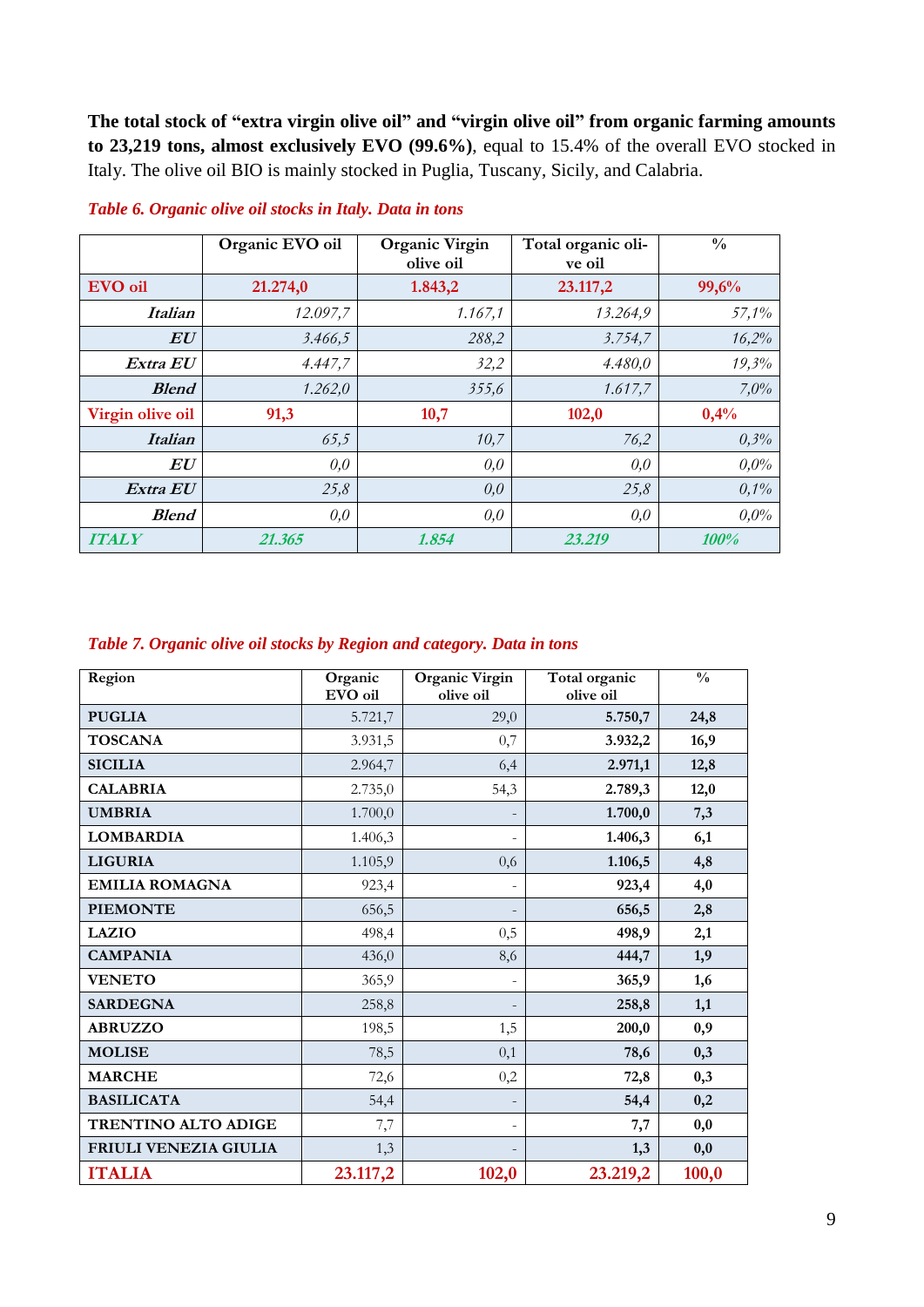## **4.Olive oil stocks 30 September 2021 vs. 30 September 2020**

Compared to 30 September 2020, olive oil stocks are 19.1% lower. This is related mainly to the reduction of EVO oil (-18.6%), pomace olive oil (-35.5%) and lampante olive oil (-14.4%). Anyway, a reduction in stocks of all categories of olive oils is recorded.

On regard of EVO oil, it is important to remark the strong reduction of Italian EVO oil (-31.8%).

|                                 | Total 30/09/2021 | Total 30/09/2020 | 2021 vs. 2020 |
|---------------------------------|------------------|------------------|---------------|
| EVO oil                         | 150.519          | 184.897          | $-18,6%$      |
| Italian                         | 64.855           | 95.139           | $-31,8%$      |
| EU                              | 73.050           | 74.369           | $-1,8%$       |
| Extra EU                        | 7.174            | 9.754            | $-26,4%$      |
| <b>Blend</b>                    | 5.440            | 5.635            | $-3,5%$       |
| Virgin olive oil                | 2.857            | 4.310            | $-33,7%$      |
| Italian                         | 2.054            | 2.154            | $-4,7%$       |
| EU                              | 736              | 2.149            | $-65,8%$      |
| Extra EU                        | 62               | $\theta$         | n.s.          |
| <b>Blend</b>                    | $\overline{5}$   | $\overline{7}$   | n.s.          |
| Lampante olive oil              | 19.799           | 23.118           | $-14,4%$      |
| Olive oil and refined olive oil | 16.136           | 16.294           | $-1,0%$       |
| Pomace olive oil                | 16.685           | 25.849           | $-35,5%$      |
| Olive oil to be classified      | 4.599            | 5.700            | $-19,3%$      |
| <b>ITALY</b>                    | 210.595          | 260.168          | $-19,1%$      |

#### *Table 8. Olive oil stocks 30 September 2021 vs 30 September 2020. Data in tons*

*n.s.: non significative*